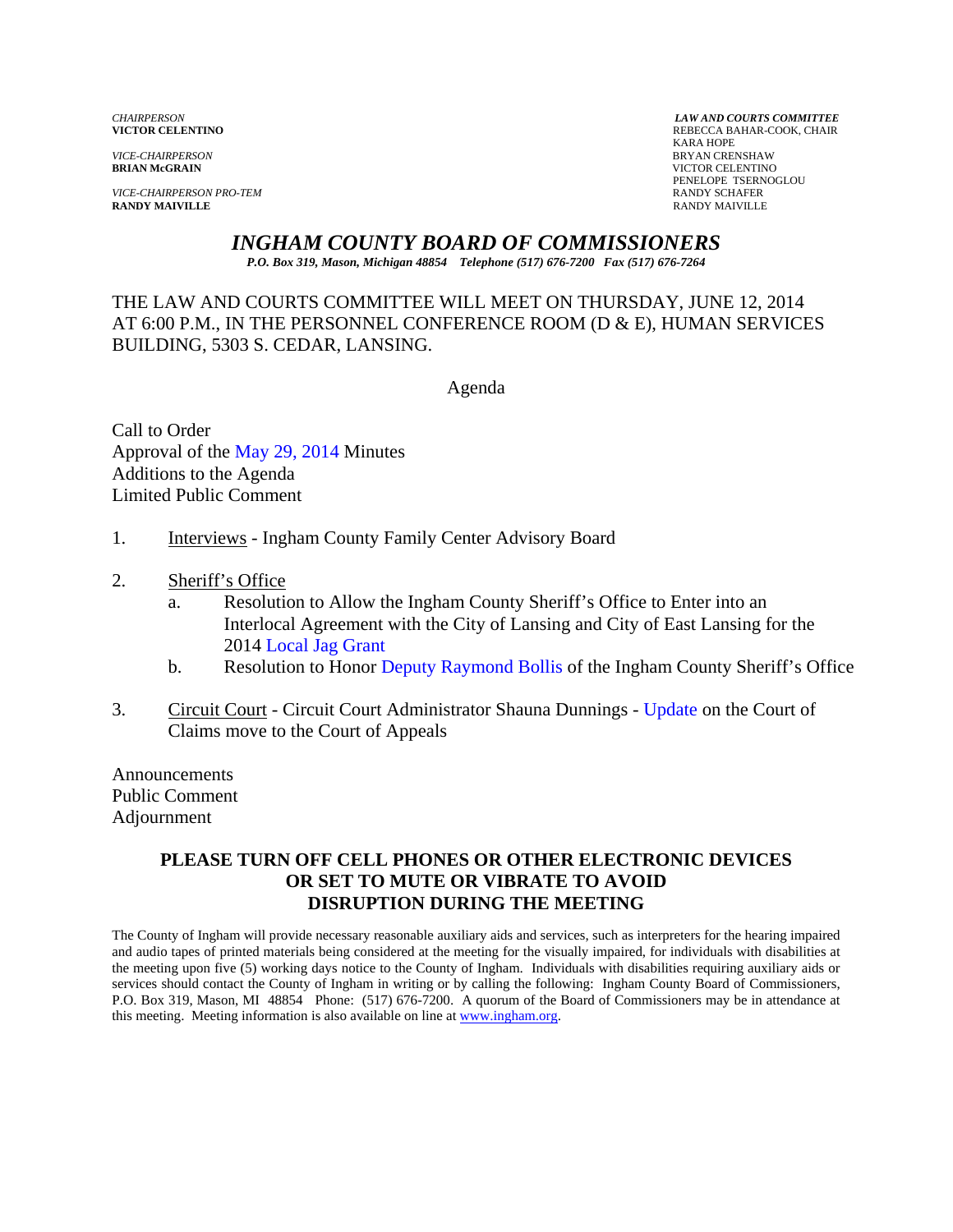#### LAW & COURTS COMMITTEE May 29, 2014 Draft – Minutes

<span id="page-1-0"></span>

| <b>Members Present:</b> | Rebecca Bahar-Cook, Victor Celentino, Bryan Crenshaw, Kara Hope,<br>Randy Maiville, Randy Schafer, and Penelope Tsernoglou                                                                          |
|-------------------------|-----------------------------------------------------------------------------------------------------------------------------------------------------------------------------------------------------|
| <b>Members Absent:</b>  | None.                                                                                                                                                                                               |
| <b>Others Present:</b>  | Ryan Buck, Sara Deprez, Annette Ellison, Commissioner Dianne Holman,<br>Robert Hotchkiss, Scott LeRoy, John Neilsen, Dara Psarouthakis, Allan<br>Spyke, Chris Seeley, Jennifer Shuster, and others. |

The meeting was called to order by Chairperson Bahar-Cook at 6:00 p.m. in the Personnel Conference Room "D & E" of the Human Services Building, 5303 S. Cedar Street, Lansing, Michigan.

#### Approval of the May 15, 2014 Minutes

MOVED BY COMM. SCHAFER, SUPPORTED BY COMM. CRENSHAW, TO APPROVE THE MINUTES OF THE MAY 15, 2014 LAW & COURTS COMMITTEE MEETING AS PRESENTED.

#### MOTION CARRIED UNANIMOUSLY.

Additions to the Agenda

None.

Limited Public Comment

None.

1. Circuit Court/Friend of the Court - Resolution to Authorize a Time Extension for the Safe Haven Supervised Visitation and Safe Exchange Grant Program and Subcontracts

MOVED BY COMM. CRENSHAW, SUPPORTED BY COMM. CELENTINO, TO APPROVE THE RESOLUTION TO AUTHORIZE A TIME EXTENSION FOR THE SAFE HAVEN SUPERVISED VISITATION AND SAFE EXCHANGE GRANT PROGRAM AND SUBCONTRACTS.

Robert Hotchkiss, Assistant Friend of the Court-Legal, presented the Safe Haven grant program. He provided the Committee with the grant budget that was approved by the Department of Justice. Hotchkiss stated that all county expenditures are reimbursed by the Department of Justice.

There was no discussion.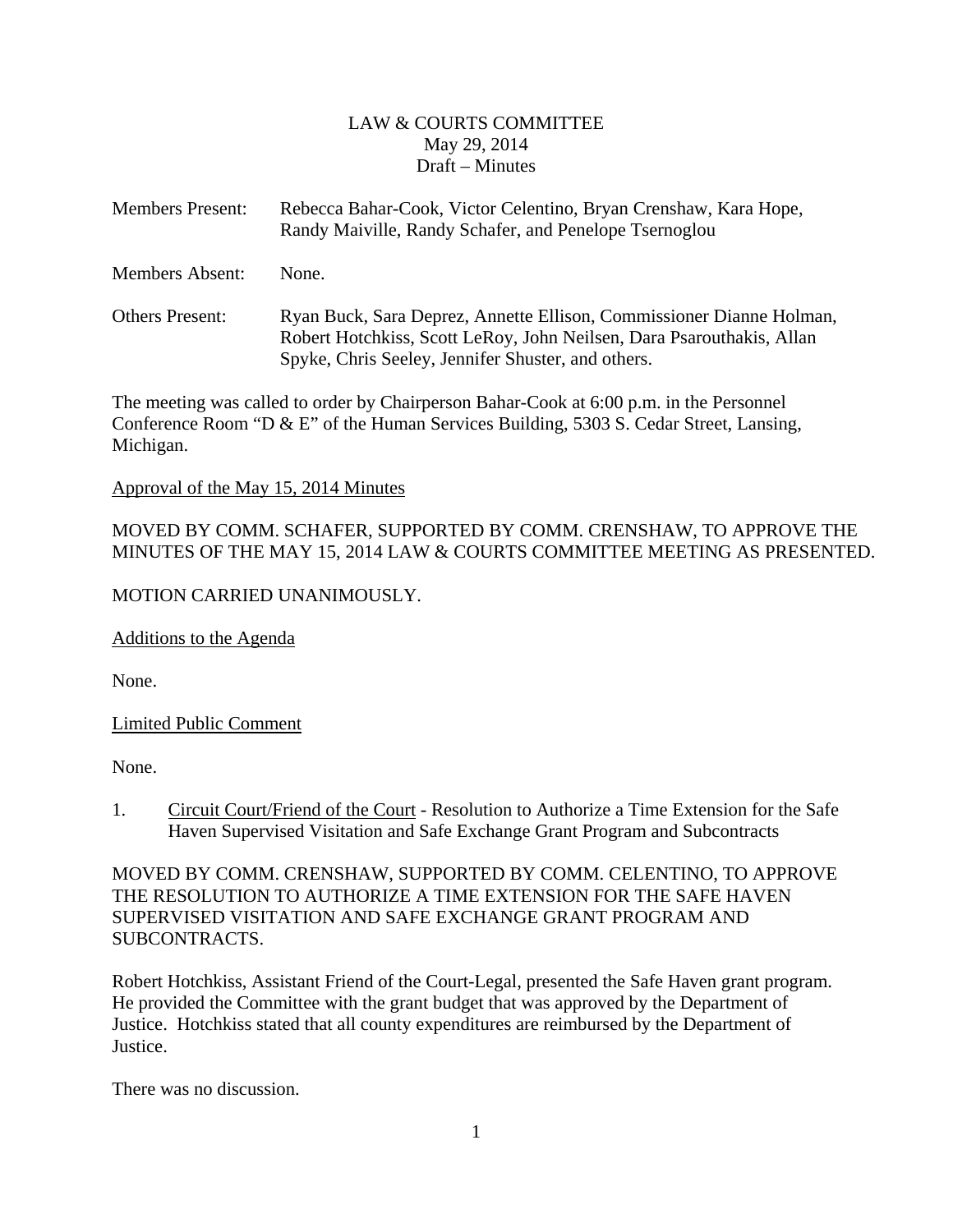#### MOTION CARRIED UNANIMOUSLY.

2. Prosecuting Attorney - Resolution to Approve a Temporary Prosecutor's Warrant Clerk and the Transfer of Prosecuting Attorney Funds

MOVED BY COMM. CRENSHAW, SUPPORTED BY COMM. HOPE, TO APPROVE THE RESOLUTION TO APPROVE A TEMPORARY PROSECUTOR'S WARRANT CLERK AND THE TRANSFER OF PROSECUTING ATTORNEY FUNDS.

There was no discussion.

#### MOTION CARRIED UNANIMOUSLY.

3. Controller's Office - Resolution to (Approve or Decline) the City of Lansing's Request for the Ingham County Sheriff's Office to Provide Traffic Enforcement Services through the Secondary Road Patrol P.A. 416 Grant Program

MOVED BY COMM. CRENSHAW, SUPPORTED BY COMM. HOPE, TO APPROVE THE RESOLUTION TO (APPROVE OR DECLINE) THE CITY OF LANSING'S REQUEST FOR THE INGHAM COUNTY SHERIFF'S OFFICE TO PROVIDE TRAFFIC ENFORCEMENT SERVICES THROUGH THE SECONDARY ROAD PATROL P.A. 416 GRANT PROGRAM.

Discussion.

Commissioner Schafer stated that he will be voting no on the resolution because of the limited number of personnel available elsewhere.

Commissioner Maiville stated that he will be voting no on the resolution because with the cuts to the out-county road patrols already in place, there is basically nothing left of the Sheriff's Department road patrol. He further stated that he would like to vote yes on the resolution and stated that to vote yes is a symbolic gesture of cooperation, but with what has been done, there will be nothing left for out-county. He further stated that there was a fight at the Lansing Center which had Lansing, East Lansing, Michigan State University, and Eaton County police forces responding, but there was no Ingham County Sheriff's Department presence because there were not enough personnel. Commissioner Maiville stated that if the Committee is going to vote yes on the grant program, the Committee should work to fully fund the Sheriff's Department.

Commissioner Celentino asked Undersheriff Allan Spyke that if Lansing had requested a Sheriff's Deputy to patrol a road under the grant and the Sheriff's Department facilitated the request, could the Sheriff's Department then pull the Deputy to respond to a Sheriff's Department issue.

Undersheriff Spyke answered that it would be up to the Sheriff's Department as to when they would send patrols and the amount of assistance it would provide. He further stated that the amount of assistance the Sheriff's Department could provide was negligible because of the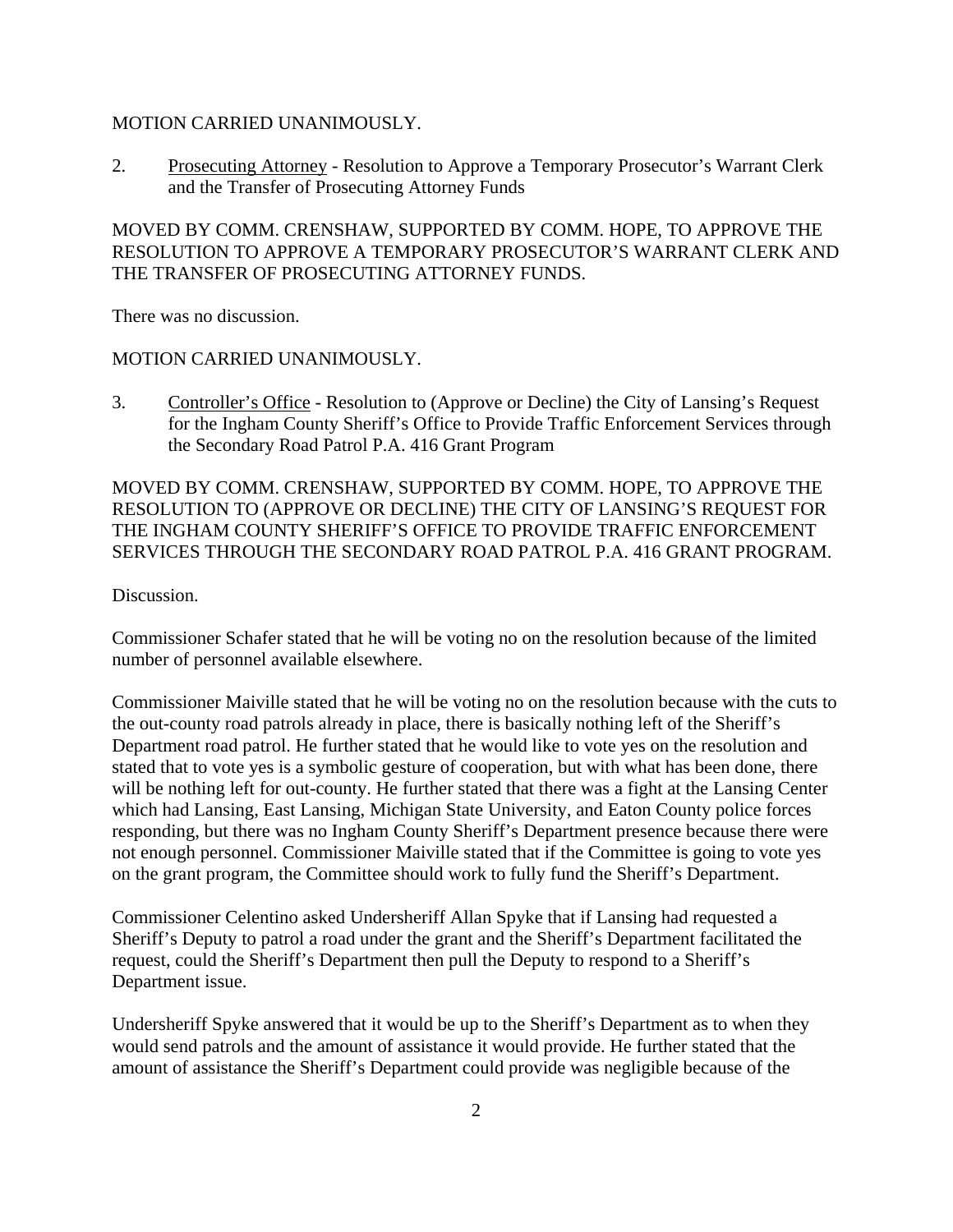Department's limited funds. Undersheriff Spike stated that often there is only one "416 deputy on duty on any given shift."

Commissioner Celentino stated that the Committee should listen to Undersheriff Spyke. He further stated that there is enough flexibility in this where we can protect our interests. Commissioner Celentino stated that if there was not enough availability, there would be no "416 patrol."

Undersheriff Spyke stated that the Sheriff's Department has requested funding for additional staff in its 2015 budget request. He further stated that the Department and Lansing already cooperate extensively.

Commissioner Tsernoglou asked whether the grant would have any impact on services, and what Undersheriff Spyke's personal opinion was on the matter.

Undersheriff Spyke answered that there would be an impact on services because Sheriff's Department is already a small force. He further stated there are thirteen regular deputies and four "PA 416" deputies, and the seventeen total deputies are not enough for the county given its size. Undersheriff Spyke stated that taking any deputy out of the mix would be one less deputy writing a traffic ticket or arresting a drunk driver. He further stated that he would not speak to his personal beliefs on the subject.

Commissioner Tsernoglou asked whether there would be an impact on Lansing.

Undersheriff Spyke answered that the impact would be negligible because the Sheriff's Department has little time to dedicate to Lansing.

Commissioner Schafer stated that his concern is if the situation continues in Lansing, there is no response available to out-county. He further stated that he supported a .65 mill ballot initiative to fund the Sheriff's Department, but it did not make it to the ballot. Commissioner Schafer stated that this is mostly a political maneuver.

Chairperson Bahar-Cook asked whether the Sheriff's Department would respond to a train derailment in the out-county.

Undersheriff Spyke answered that the Department would respond.

Commissioner Celentino stated that Lansing is merely taking advantage of a benefit afforded to it.

MOTION CARRIED. **Yeas**: Bahar-Cook, Celentino, Crenshaw, Hope, and Tsernoglou. **Nays**: Maiville and Schafer.

John Neilsen, Deputy Chief Controller, requested clarification on the name of the resolution along with the language inside the resolution, specifically whether the title of the resolution is "RESOLUTION TO APPROVE THE CITY OF LANSING'S REQUEST FOR THE INGHAM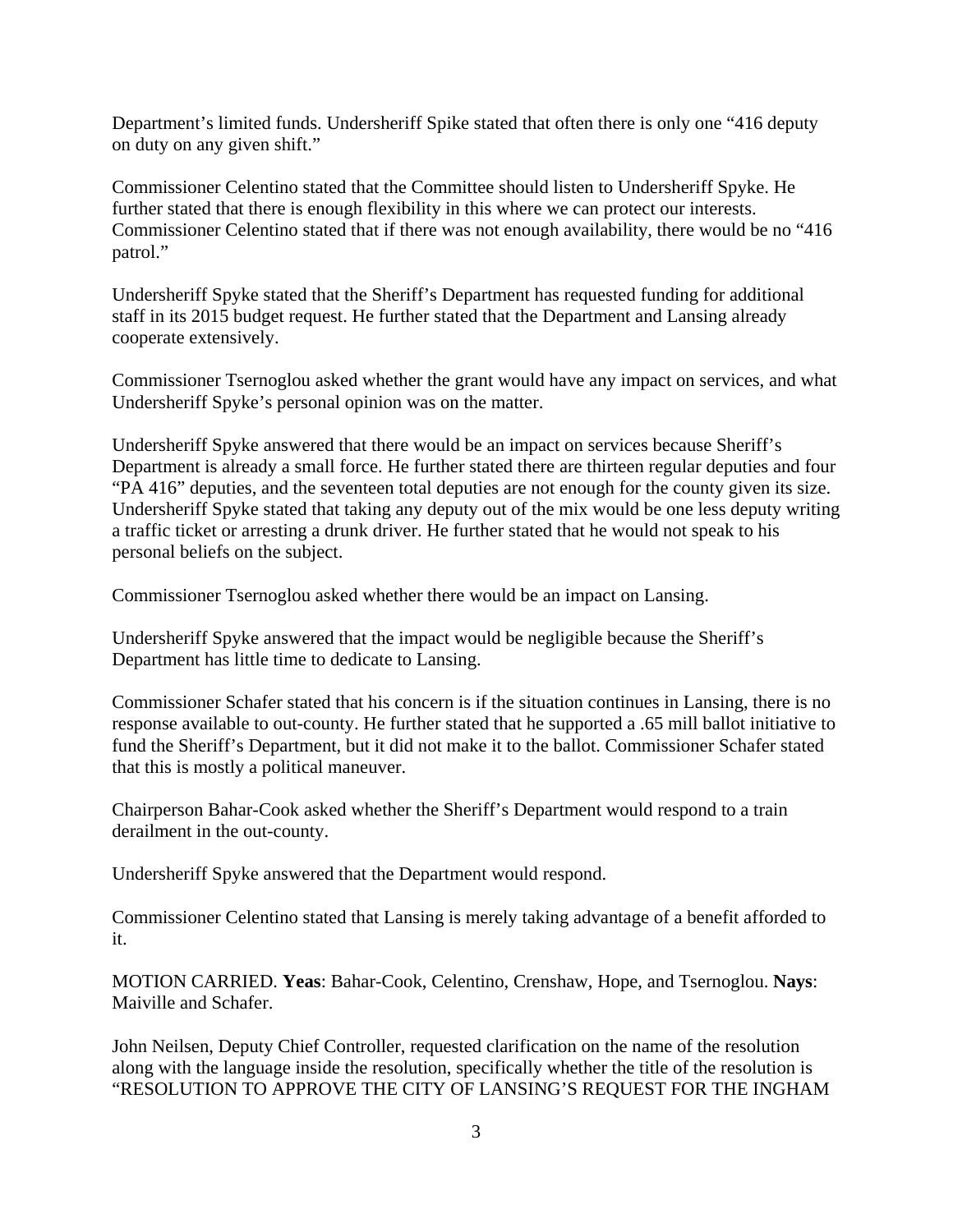COUNTY SHERIFF'S OFFICE TO PROVIDE TRAFFIC ENFORCEMENT SERVICES THROUGH THE SECONARY ROAD PATROL P.A. 416 GRANT PROGRAM" and the resolution language states, "THEREFORE BE IT RESOLVED, the Ingham County Board of Commissioners approves the City of Lansing request as outlined in Resolution #2014-152 effective June 11, 2014."

Chairperson Bahar-Cook answered that the resolution would read as Mr. Neilsen had stated.

- 4. Circuit Court/Family Division
	- a. Juvenile Sex Offender Program Presentation by Dr. Dara Psarouthakis, Annette Ellison and Sara Deprez *(No Materials)*

Maureen Winslow, Deputy Court Administrator, introduced the Ingham County Juvenile Sex Offender Treatment program. Ms. Winslow introduced Dara Psarouthakis, Ph.D., Court Psychologist, Sara Deprez, Juvenile Services Director, and Annette Ellison, Clinical Social Worker-HALT Program.

Ms. Deprez presented on the youth served by the sex offender program and its savings to the county.

Dr. Psarouthakis presented on the program's psychological evaluation of sex offenders, including its purpose, what is being assessed, and different measures that are employed to evaluate.

Chairperson Bahar-Cook asked what the difference was between "opportunity" and "predatory" sex offending.

Dr. Psarouthakis stated that opportunity reflects a history of abuse against the juvenile offender, which operates as a trigger to offend. She further stated that predator offending is the result of sociopathic tendencies like the willingness to prey on others and aggression. Dr. Psarouthakis stated that there is possible to have a mix of the two as well.

Commissioner Schafer asked what types of CSC the program handles.

Ms. Deprez stated that the most common types are CSC 1 and CSC 2, however CSC 4 does occur as well.

Commissioner Crenshaw asked what JSOP looks at.

Ms. Deprez stated that there are four elements, two of which are static, for example the number of occurrences, and the other two are dynamic.

Commissioner Schafer asked whether the program considers the impact on the victim.

Dr. Psarouthakis stated that she looks at the police report and forensic report.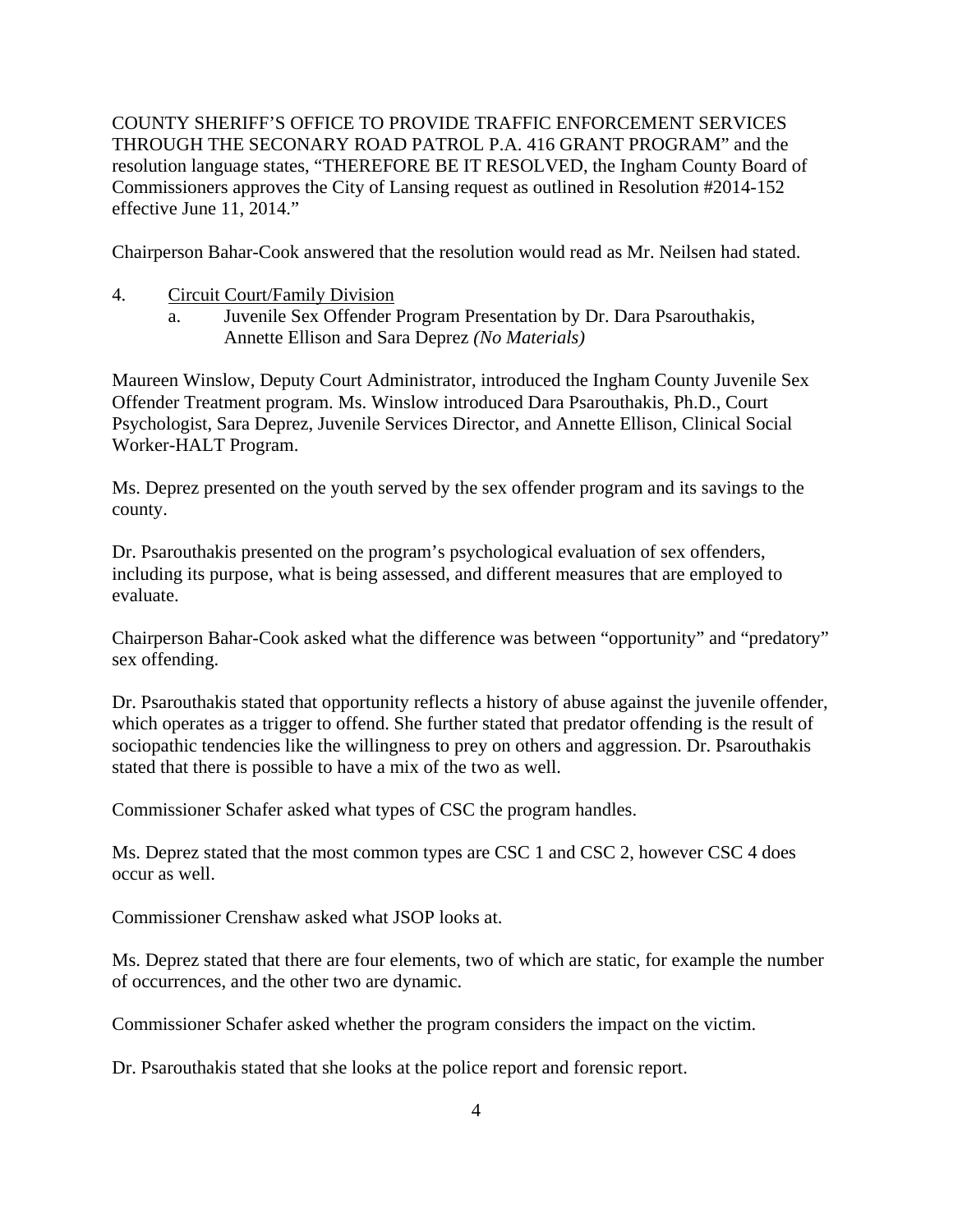Ms. Deprez also stated that the Court's Advocate looks into the victim's impact. She also stated that there is often a familial overlap between offender and victim.

Ms. Ellison presented on the Healthy Attitudes and Lifestyles for Teens program (HALT), including stating goals and treatment targets, the four step process, and the STRIVE mentoring program.

Commissioner Crenshaw asked what would happen if a juvenile does not want to open up.

Ms. Ellison stated that this happens all the time because the juvenile is afraid of how they are seen. She further stated that other more experienced group members can coax new members into sharing and participating.

Commissioner Crenshaw asked how the group was organized.

Ms. Ellison responded that the group is a mix of juveniles from each step in the process.

Chairperson Bahar-Cook left at 6:50 p.m.

Commissioner Crenshaw asked what the average rate of juveniles coming back into system was.

Ms. Ellison answered that she does not keep statistics because there are too many factors.

Commission Schafer asked whether there is a group for boy victims.

Ms. Ellison answered that boy victims are also in the HALT program because they are frequently offenders too.

Ms. Deprez presented on recidivism.

Chris Seelye, STRIVE Program Co-Director, presented on the successes of the STRIVE program.

Commissioner Crenshaw asked about the issue of mentors dropping out.

Mr. Seelye stated that there are few drop outs because mentors sign an extensive agreement so they know what they are getting into. He further stated that if they feel that mentor is not meeting the challenge he or she is presented with, the mentor will be asked to leave.

b. Quarterly Report

Ms. Winslow, Ms. Deprez, and Scott LeRoy, Juvenile Programs Director addressed the Committee and distributed a hard copy of the quarterly data report for the Family Division of the Ingham County Circuit Court covering the time period of January 1, 2014 to March 31, 2014.

Ms. Deprez stated that nothing has really changed from the last quarterly report.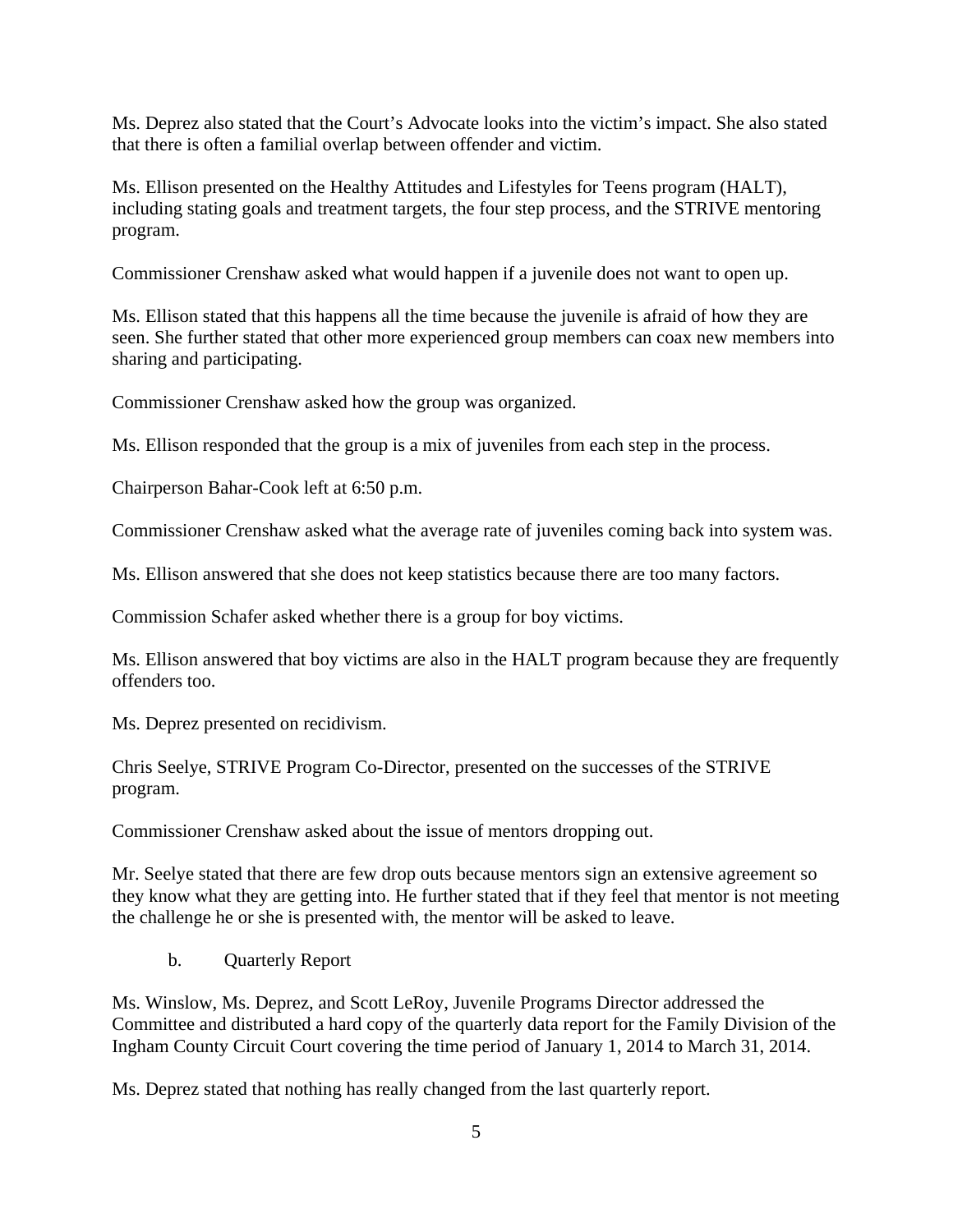Mr. LeRoy extended invitations to attend the Ingham Academy graduation ceremony on July 23, at 2:00 p.m. He stated that official invitations will be mailed next week. Mr. LeRoy stated that he is expecting five students to graduate. He further stated that two students would unlikely graduate as of now because one is AWOL and the other committed a big offense.

Mr. LeRoy also announced that the Garden Gala will be on July 24 at 6:00 p.m.

Commissioner Crenshaw thanked Ms. Deprez and all the other presenters for the program.

Announcements

None.

Public Comment

None.

The meeting was adjourned at approximately 7:27 p.m.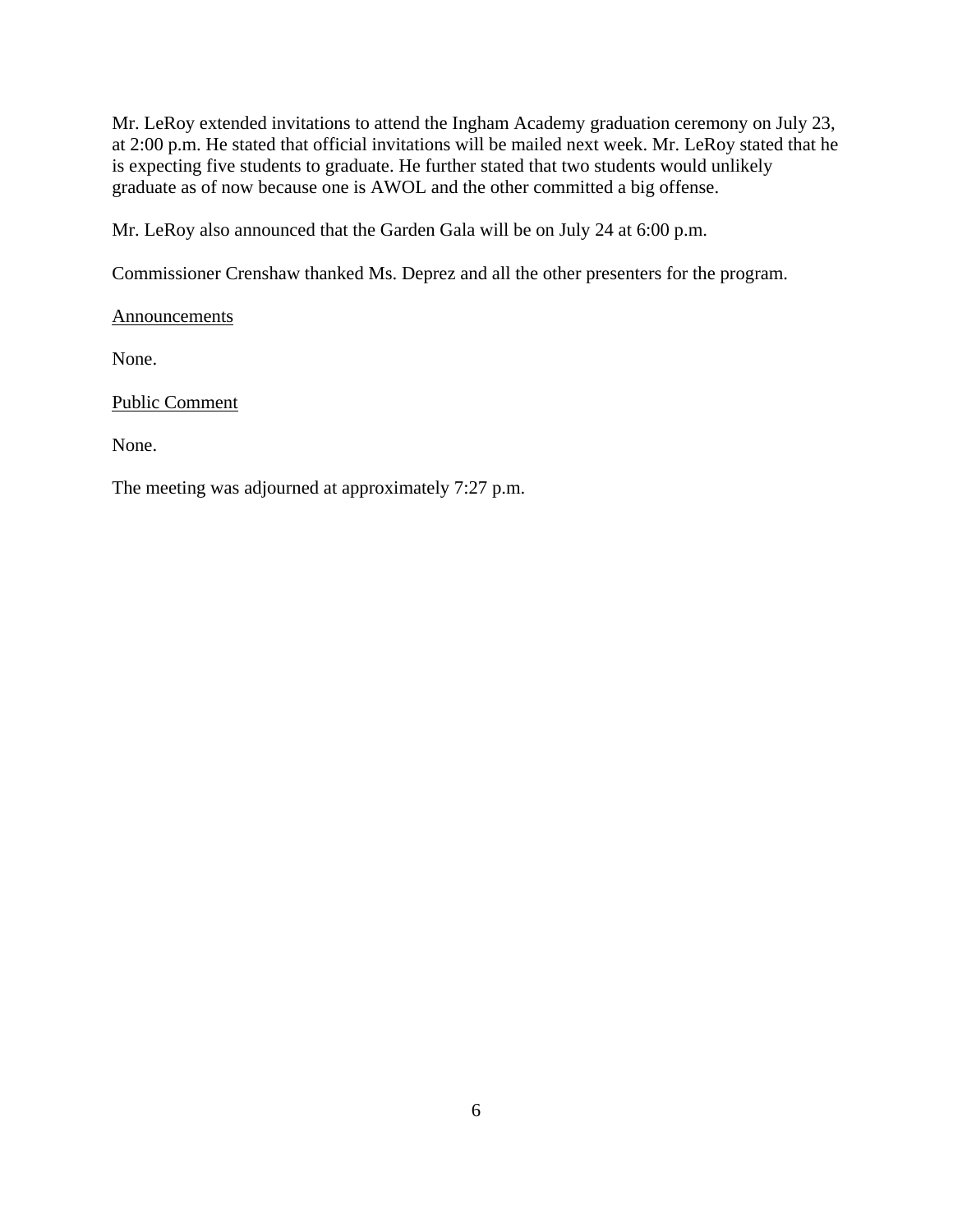# **JUNE 12, 2014 LAW & COURTS AGENDA STAFF REVIEW SUMMARY**

#### **RESOLUTION ACTION ITEMS:**

#### **The Chief Deputy Controller is recommending approval of the following resolutions/actions:**

*1. Law & Courts Committee- Interviews for Ingham County Family Center Advisory Board*

Committee interviews and potential appointment

*2a. Sheriff's Office - Resolution to Allow the Ingham County Sheriff's Office to Enter into an Interlocal Agreement with the City of Lansing and City of East Lansing for the 2014 Local JAG Grant* 

This resolution would authorize entering into the Interlocal agreement between Ingham County, the City of Lansing, and the City of East Lansing to accept the \$108,195 allocated portion of the 2014 Local JAG grant. The Lansing Police Department, with their portion of the 2014 Local JAG grant, will voluntarily transfer to the Ingham County Sheriff's Office \$5,000.00 to be used for technology upgrades. The County would not have received any funds again this year under the proposed 2014 JAG grant because the formula requires a certain threshold of serious crime in the Sheriff's Office area of primary jurisdiction. Nonetheless, the County is still required to enter into this agreement and we have done so in previous grant cycles. The City of Lansing voluntarily authorized \$5,000 for the FY 2013 grant year as well for Deputy overtime for "Regional Policing Projects." (see attached memo for details)

*2b. Sheriff's Office - Resolution to Honor Deputy Raymond Bollis of the Ingham County Sheriff's Office* 

This is a Resolution to honor a retired county employee

#### **Discussion items:**

*3. Circuit Court – Circuit Court Administrator Shauna Dunnings - Update on the Court of Claims move to the Court of Appeals* 

This is a discussion item on the impacts of the 2013 legislation to move the Court of Claims from Ingham County to the Court of Appeals. (see attached material)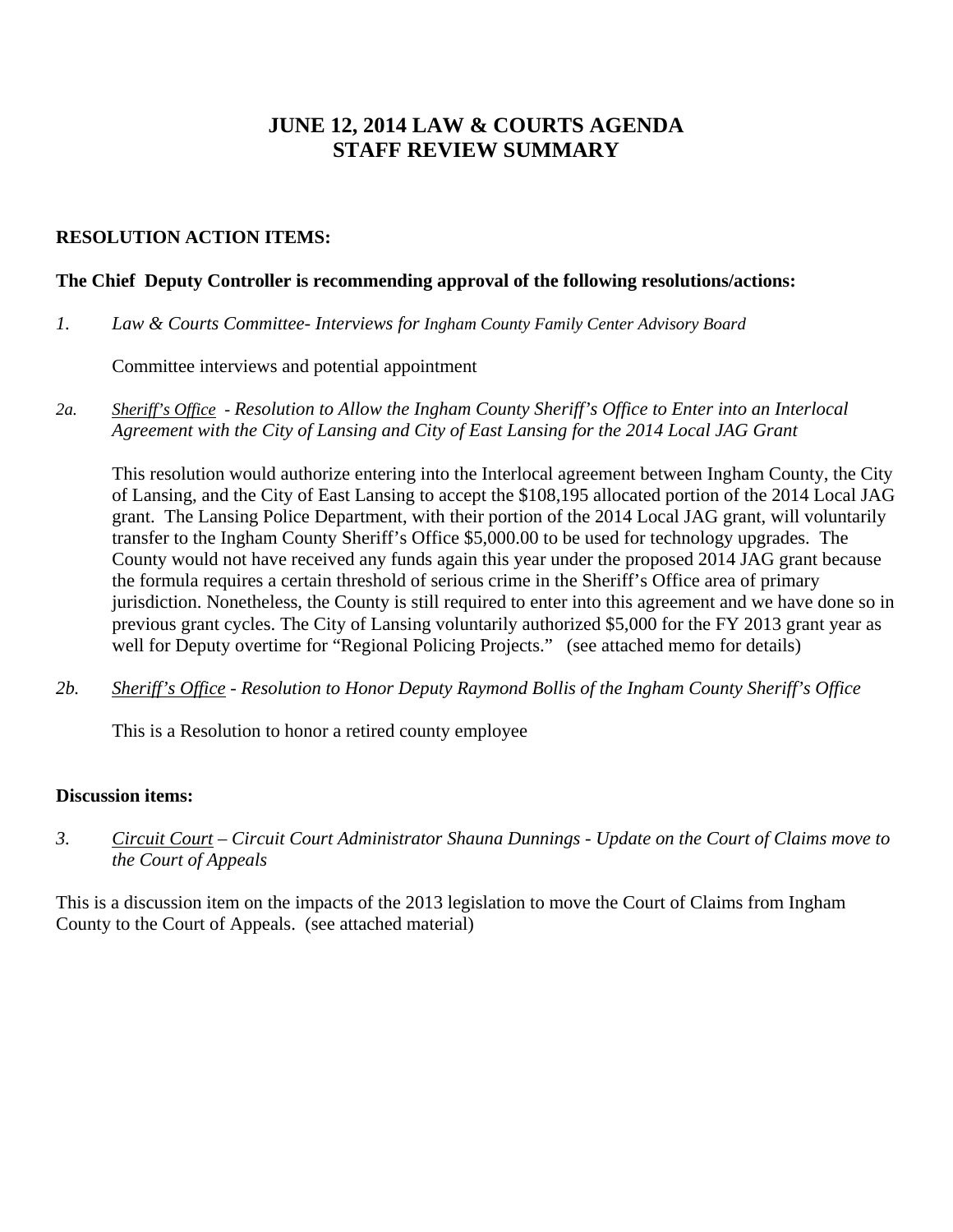## **Agenda Item 2a**

<span id="page-8-0"></span>

| TO:             | Law & Courts Committee<br><b>Finance Committee</b> |
|-----------------|----------------------------------------------------|
| <b>FROM:</b>    | Major Joel Maatman                                 |
| DATE:           | May 27, 2014                                       |
| $\mathbf{RF}$ : | 2014 Local JAG Grant                               |

This is a resolution requesting the Ingham County Sheriff's Office be allowed to enter into an Interlocal Agreement with the City of Lansing and City of East Lansing for the 2014 Local JAG Grant.

The Lansing Police Department with their portion of the 2014 Local JAG grant will voluntarily transfer to the Ingham County Sheriff's Office \$5,000.00 to be used for technology upgrades.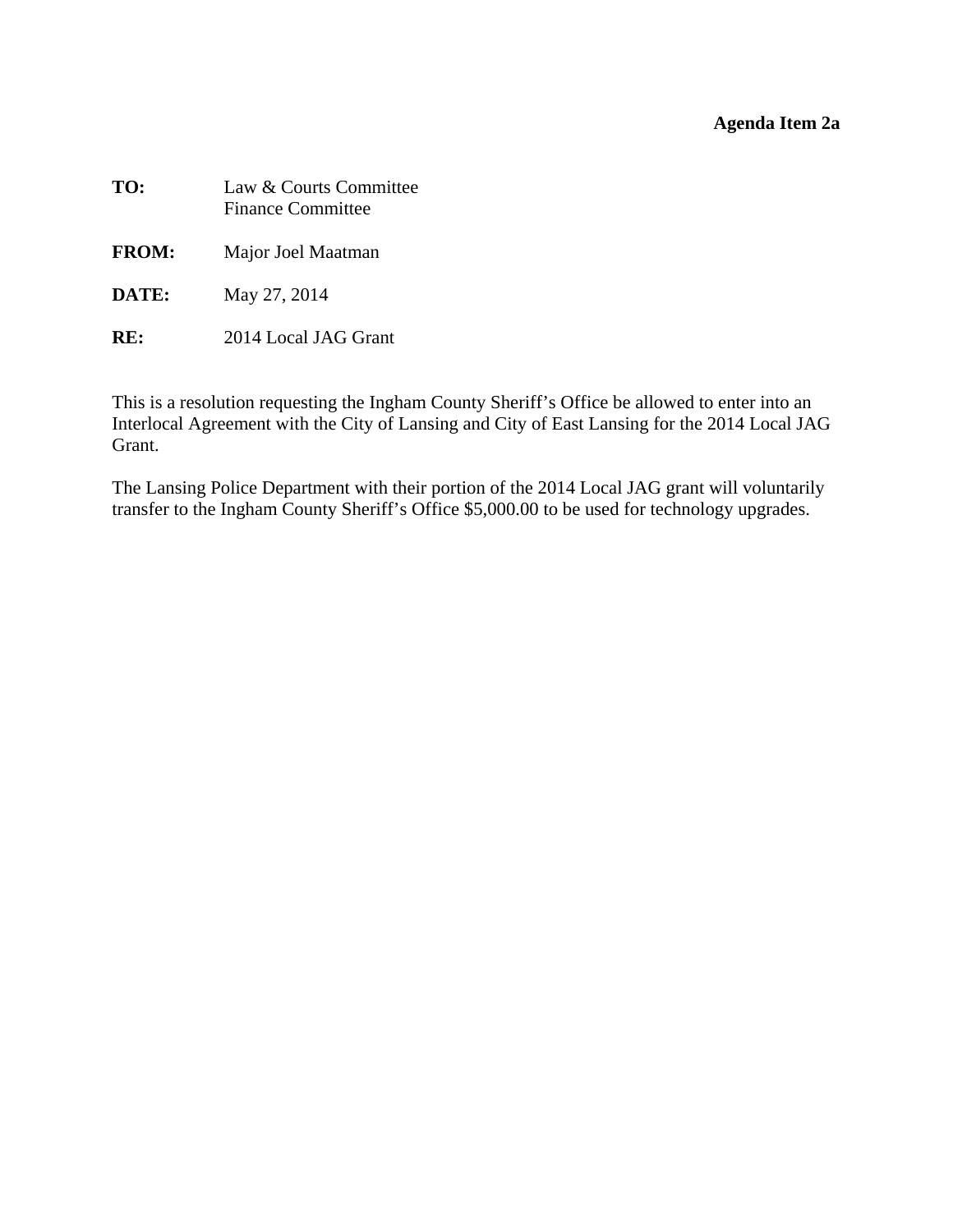Introduced by the Law & Courts and Finance Committees of the:

#### INGHAM COUNTY BOARD OF COMMISSIONERS

#### **RESOLUTION TO ALLOW THE INGHAM COUNTY SHERIFF'S OFFICE TO ENTER INTO AN INTERLOCAL AGREEMENT WITH THE CITY OF LANSING AND CITY OF EAST LANSING FOR THE 2014 LOCAL JAG GRANT**

WHEREAS, the City of Lansing Police Department, City of East Lansing Police Department, and the Ingham County Sheriff's Office were allocated \$108,195.00 from the 2014 Local JAG grant from the Department of Justice; and

WHEREAS, the City of Lansing is the fiduciary of this grant; and

WHEREAS, the Ingham County Sheriff's Office portion allocated from this grant is \$0.00 for 2014 due to a lack of violent crime data for 2013; and

WHEREAS, as part of the application process to receive this funding from the 2014 Local JAG grant the Ingham County Sheriff's Office must enter into a Interlocal agreement with the City of Lansing and East Lansing allowing for disbursement of allocated funds to both government police agencies; and

WHEREAS, the Lansing Police Department, with their portion of the 2014 Local JAG grant, will transfer to the Ingham County Sheriff's Office \$5,000.00 to be used for technology upgrades.

THEREFORE BE IT RESOLVED, that the Ingham County Board of Commissioners authorizes entering into the Interlocal agreement between Ingham County, the City of Lansing, and the City of East Lansing to accept the \$108,195.00 allocated portion of the 2014 Local JAG grant for the time period of July 1, 2014 through September 30, 2017.

BE IT FURTHER RESOLVED, that the Lansing Police Department will voluntarily allocate, from their portion of the 2014 Local JAG grant, \$5,000.00 to the Ingham County Sheriff's Office to be used for technology upgrades.

BE IT FURTHER RESOLVED, that the Ingham County Controller is authorized to make the necessary adjustments to the 2014-2017 Sheriff's Office budgets consistent with this resolution.

BE IT FURTHER RESOLVED, that the Ingham County Board of Commissioners authorizes the Board Chairperson and Sheriff to sign any necessary contract/subcontract documents that are consistent with this resolution and approved as to form by the County Attorney.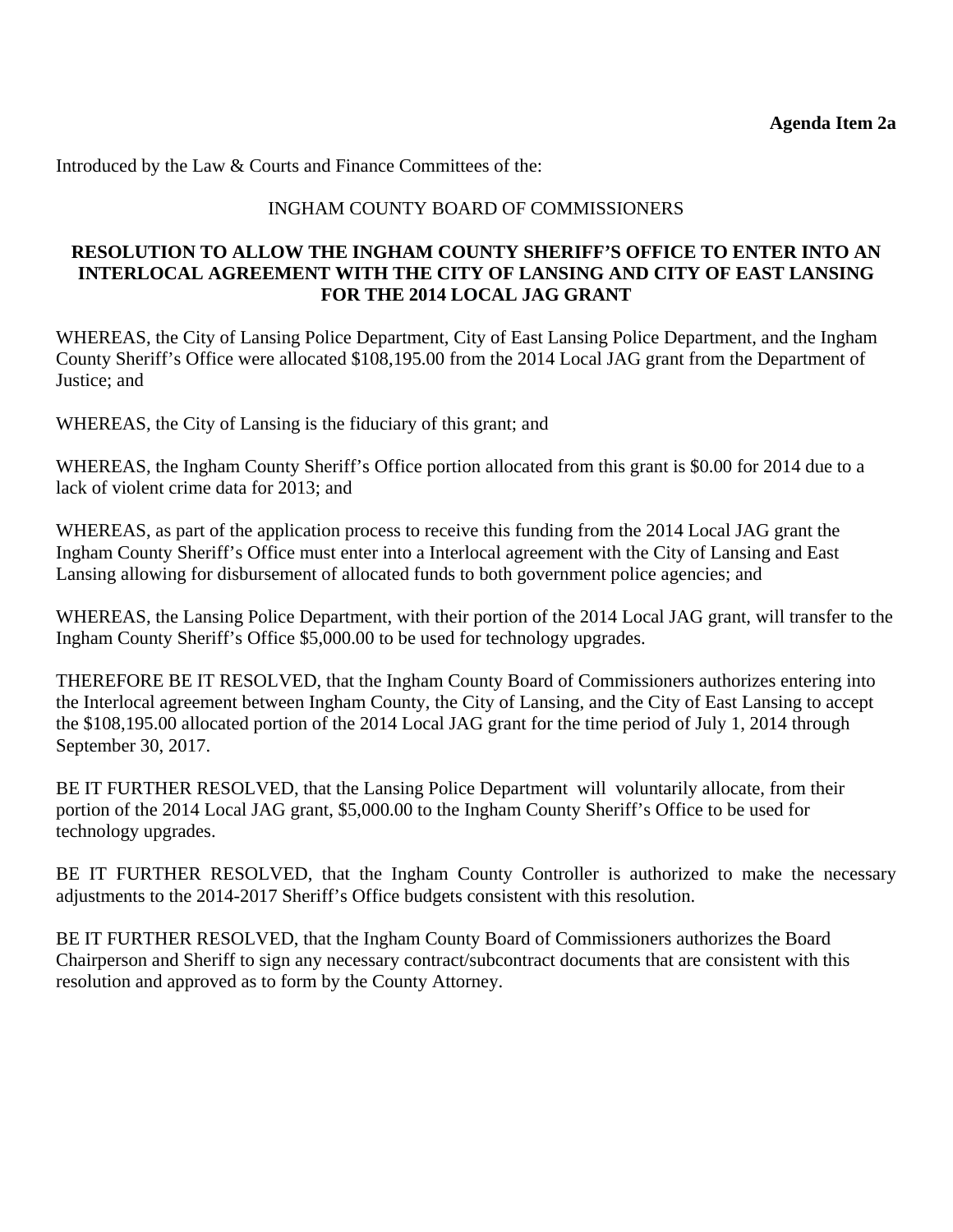#### **Agenda Item 2b**

<span id="page-10-0"></span>**TO:** Law & Courts Committee

**FROM:** Major Sam L. Davis

**DATE:** June 2, 2014

**RE:** Retirement resolution for Deputy Raymond Bollis

Summary of Proposed Action: This resolution will honor Deputy Raymond Bollis of the Ingham County Sheriff's Office for dedicating 25 years of his career of combined services with the Ingham County Sheriff's Office Corrections Division and the Ingham County Road Commission. He served the citizens of Ingham County with the highest possible standards while respecting the right of all people.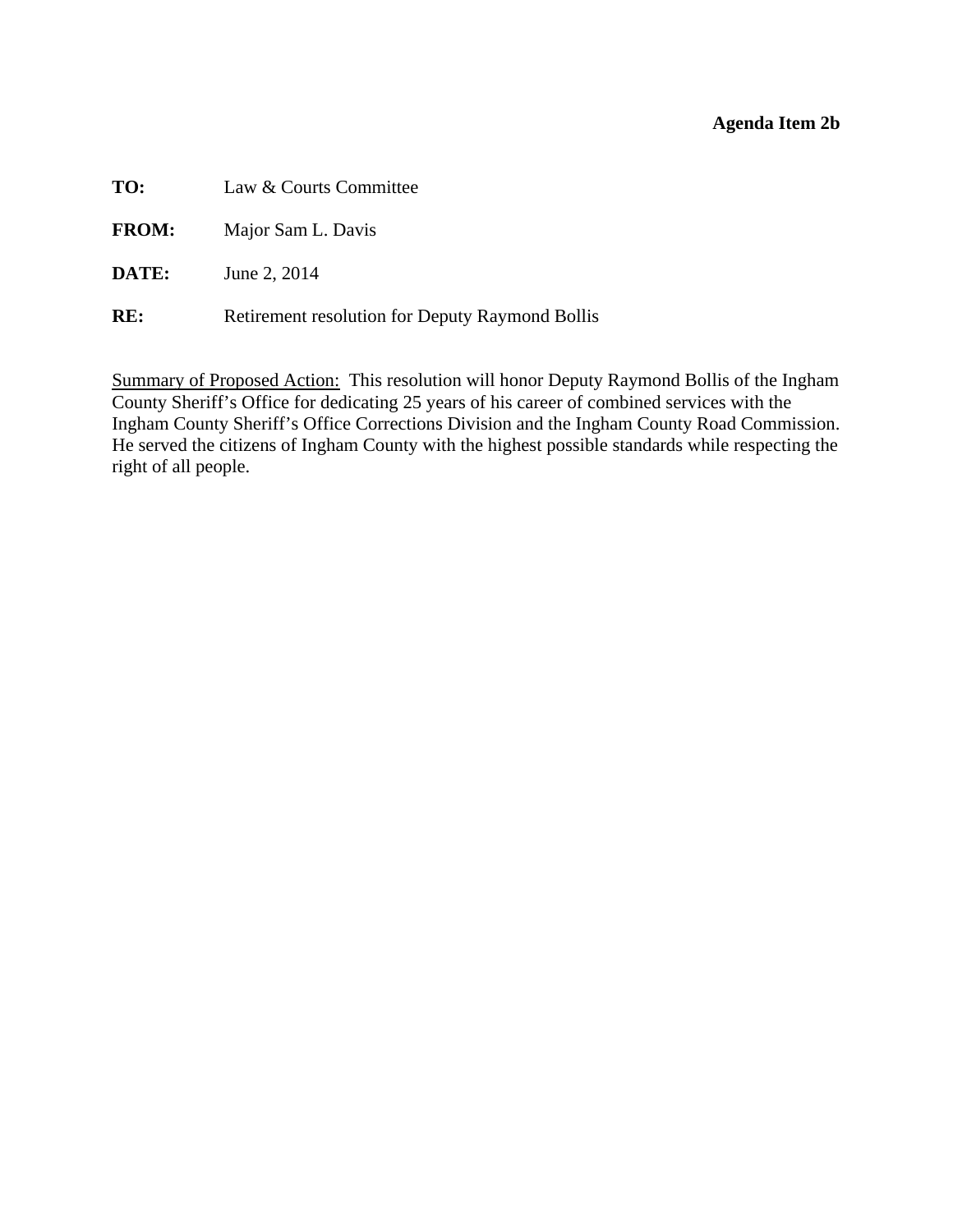Introduced by the Law and Courts Committee:

## INGHAM COUNTY BOARD OF COMMISSIONERS

## **RESOLUTION TO HONOR DEPUTY RAYMOND BOLLIS OF THE INGHAM COUNTY SHERIFF'S OFFICE**

WHEREAS, Raymond Bollis was hired by the Ingham County Road Commission in November of 1988; and

WHEREAS, Deputy Raymond Bollis was hired by the Ingham County Sheriff's Office as a Deputy in 2001 and was assigned to the Corrections Housing Section; and

WHEREAS, when Deputy Bollis was assigned to the Housing Section he performed a variety of tasks and numerous responsibilities within the Ingham County Jail; and

WHEREAS, in May of 2003 Deputy Bollis was selected as a Correction Training Officer (CTO) where he has been responsible for training many new Deputies who were assigned to the jail; and

WHEREAS, in August of 2004 Deputy Bollis was assigned to a Post #10 Specialty Assignment where inmates on work release are housed and while there he was responsible for tracking work release, verification of employment, wages and collecting room and board fees; and

WHEREAS, in March of 2009 Deputy Bollis, along with the other Deputies assigned to Post #10, assumed additional responsibilities of confirming warrants and doing LEIN checks; and

WHEREAS, during his career, because of his professionalism, dedication to and knowledge of the Ingham County Jail, Deputy Bollis was a "go to person" for the Sheriff's Office; and

WHEREAS, throughout his career Deputy Bollis was a dedicated deputy taking on numerous assignments, always with an eye to ensuring the Corrections Division was a safe working environment; and

WHEREAS, over his 13 year career with the Ingham County Sheriff's Office Deputy Raymond Bollis received many commendations including letters of Praise, Recognition and Appreciation in addition to Unit Citations and a Professional Excellence and Meritorious Service award from the Ingham County Sheriff's Office; and

WHEREAS, Deputy Bollis received a special appreciation award from Mothers Against Drunk Driving (MADD); and

WHEREAS, Deputy Bollis was a volunteer member of Ingham County Heavy Rescue Squad for several years; and

WHEREAS, after 25 years of dedicated service to the citizens of Ingham County Deputy Raymond Bollis retired on February 19, 2014.

THEREFORE BE IT RESOLVED, that the Ingham County Board of Commissioners hereby honors Deputy Raymond Bollis for his 25 years of dedicated combined service to the citizens of Ingham County and wishes him continued success in all of his future endeavors.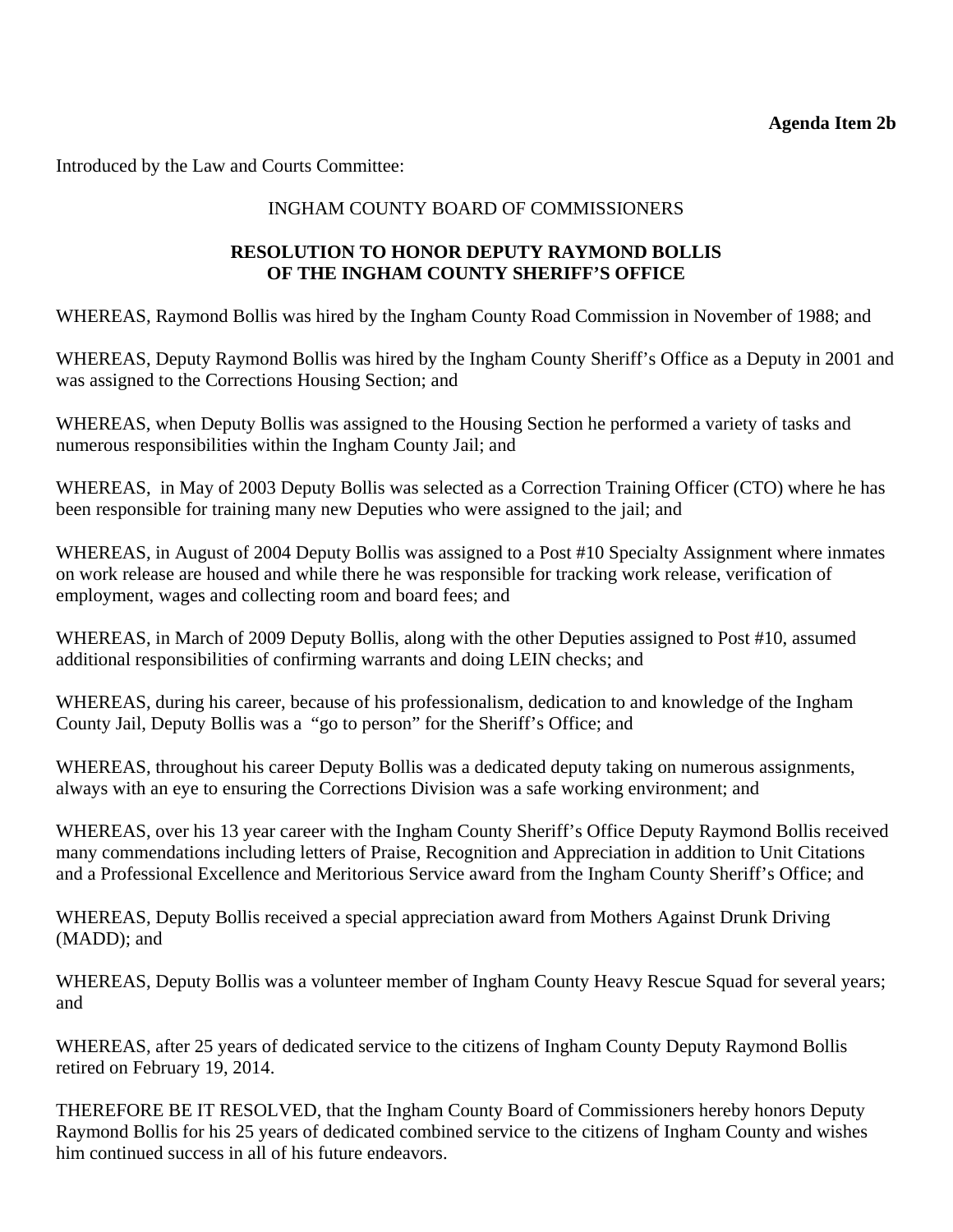# **MEMORANDUM**

<span id="page-12-0"></span>

| TO:          | <b>LAW AND COURTS COMMITTEE</b>                                        |
|--------------|------------------------------------------------------------------------|
| <b>FROM:</b> | SHAUNA DUNNINGS, CIRCUIT COURT ADMINISTRATOR                           |
| DATE:        | <b>JUNE 5, 2014</b>                                                    |
| RE:          | UPDATE ON THE COURT OF CLAIMS MOVING TO THE<br><b>COURT OF APPEALS</b> |
| CC:          | HON. JANELL LAWLESS, CHIEF CIRCUIT JUDGE                               |

Effective November 12, 2013 jurisdiction of the Court of Claims was transferred from the Thirtieth Circuit Court to the Michigan Court of Appeals pursuant to PA 164 of 2013. At the time the legislation was enacted, the Court of Appeals did not have the infrastructure in place to accept the Court of Claims cases.

Pursuant to Ingham County Board of Commissioners Resolution #13-451 the Circuit Court worked cooperatively with the Michigan Court of Appeals during the transition process. The transition period was from November 12, 2013 to February 12, 2014.

In November 2013 and January 2014 the Circuit Court entered into Letters of Agreement with the Michigan Court of Appeals and the State Court Administrative Office to be reimbursed for the costs associated with providing case processing support to the Court of Claims. On April 3, 2014 the State Court Administrative Office and the Court of Claims agreed to reimburse Ingham County \$32,772.50 to cover the costs associated with providing case processing support for the Court of Claims from November 12, 2013 through February 12, 2014.

In 2013 an average of 40 Court of Claims cases were disposed of each quarter which represented an average of 2.22% of all of the Circuit Court cases disposed during the same period of time. (See attached)

I will be in attendance at the June 12, 2014 Law and Courts Committee meeting.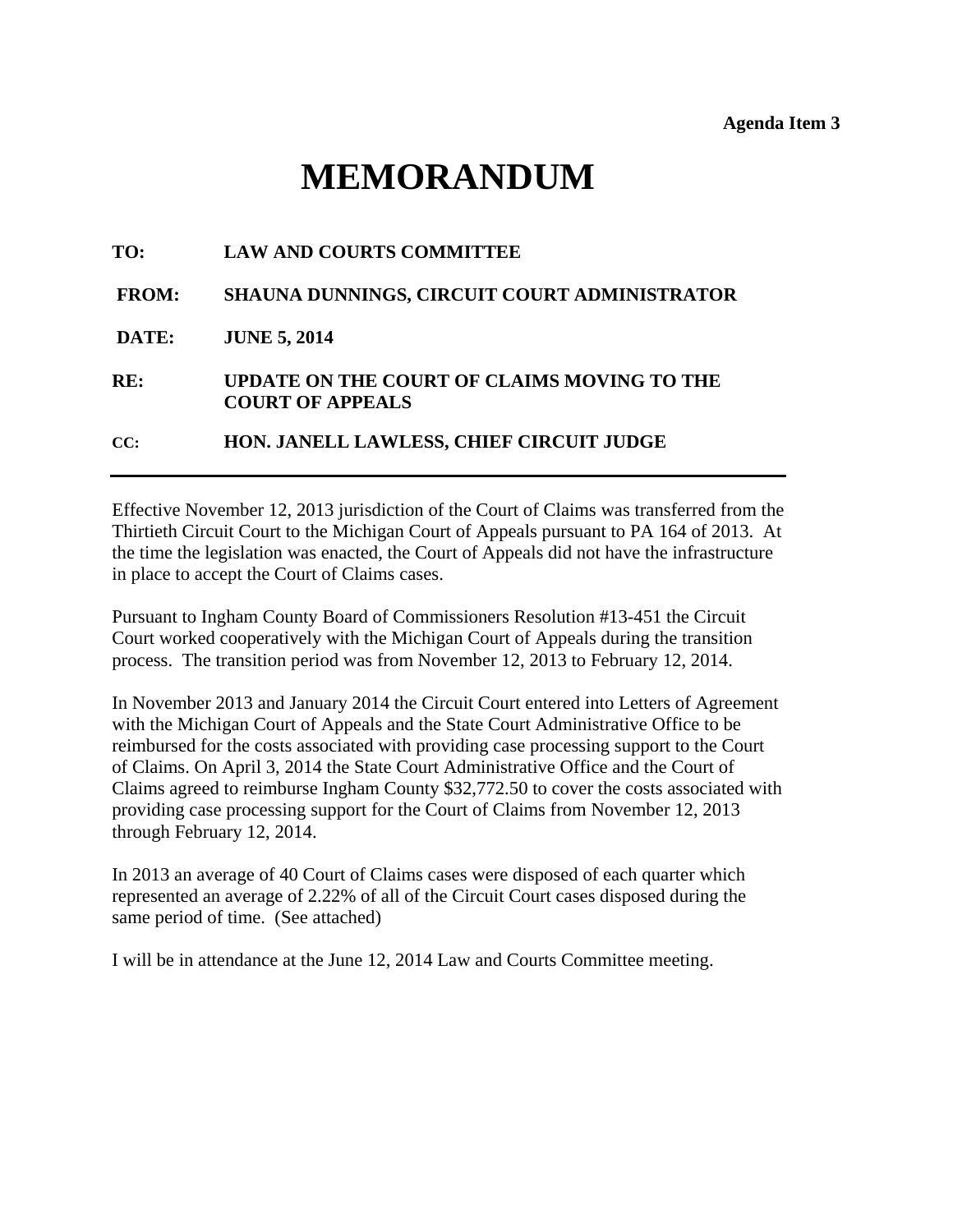## **Court of Claims/State Litigation Reimbursement Request**

This claim for reimbursement is submitted as provided in MCLA 600.6401 et seq., which places the function of the Michigan Court of Claims with the 30th Judicial Circuit Court for the State of Michigan, and authorizes reimbursement of reasonable and actual costs incurred from the State of Michigan to the County of Ingham (MCLA 600.6413). This olaim for reimbursement is also submitted as provided in MCLA 800.451 et. seq. that specifically names the Ingham County Circuit Court as the court of proper jurisdiction in certain State related matters and therefore provides for reimbursement of reasonable and actual costs pursuant to MCLA 800.453.

| 30th Circuit Quarterly Expenditures:                                         |                   |                    |
|------------------------------------------------------------------------------|-------------------|--------------------|
| <b>Salaries</b>                                                              | \$<br>628,287.16  |                    |
| <b>Fringe Benefits</b>                                                       | \$.<br>310,833.61 |                    |
| Contractual Services, Supplies, Materials (including postage)                | \$<br>510,858.00  |                    |
| <b>Total Expenditures</b>                                                    |                   | 1,449,978.77<br>\$ |
| Less Court Revenue                                                           |                   | 110,564.96<br>\$   |
| <b>NET EXPENDITURES</b>                                                      |                   | \$<br>1,339,413.81 |
| Total Ingham Circuit Court cases disposed of this quarter**                  | 1685              |                    |
| Total Court of Claims cases disposed of/joined this quarter**                | 42                |                    |
| Percentage of Court of Claims cases to Circuit Court cases.                  | $-2.49%$          |                    |
| <b>COURT OF CLAIMS REIMBURSMENT REQUEST</b><br>(line 3 multiplied by line 6) |                   | \$33,351,40        |
| Total State Litigation cases disposed of this quarter**                      | 81                |                    |
| Percentage of State Litigation cases to Circuit Court cases                  | 4.81%             |                    |
| STATE LITIGATION REIMBURSEMENT REQUEST<br>(line 3 multiplied by line 9)      |                   | S<br>64,425,80     |
| TOTAL REIMBURSEMENT REQUESTED                                                |                   | \$97,777.20        |

REIMBURSEMENT PERIOD: January 1. through March 31, 2013

All reported expenditures and revenues must be directly or indirectly related to the activities of the Court of Claims and State Litigation. A worksheet supporting reported expenditures and revenues should be available for audit purposes and traceable to the accounting records in Ingham County.

\*\*A listing of applicable case numbers should be available for audit or upon request from the State Court Administrative Office:

Submitted by:

APR 2 4 20131 Date:

Date: 4/19/23

 $\sim$   $\sim$ 

i<br>Politiko esperant

 $\sim$   $\alpha$ 

30th Circuit Court/Court of Claims Ingham County Controller

Jan-Mar Bing.xls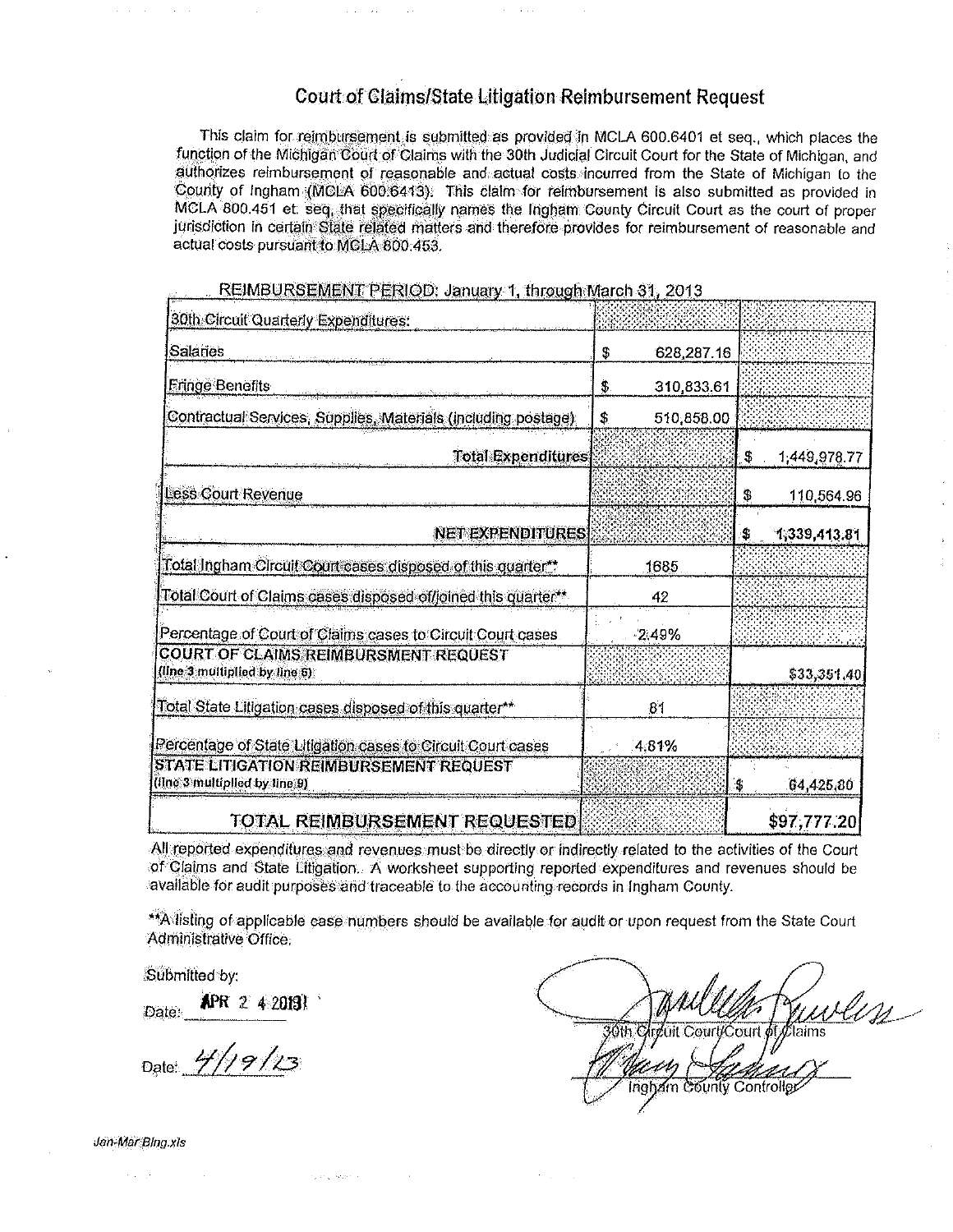## **Court of Claims/State Litigation Reimbursement Request**

This claim for reimbursement is submitted as provided in MCLA 600.6401 et seq., which places the function of the Michigan Court of Claims with the 30th Judicial Circuit Court for the State of Michigan, and authorizes reimbursement of reasonable and actual costs incurred from the State of Michigan to the County of Ingham (MCLA 600.6413). This claim for reimbursement is also submitted as provided in MCLA 800.451 et. seq, that specifically names the Ingham County Circuit Court as the court of proper jurisdiction in certain State related matters and therefore provides for reimbursement of reasonable and actual costs pursuant to MCLA 800.453.

| 30th Circuit Quarterly Expenditures:                                    |                  |                    |
|-------------------------------------------------------------------------|------------------|--------------------|
| Salaries                                                                | \$<br>624,067.64 |                    |
| Fringe Benefits                                                         | 310,264.40<br>\$ |                    |
| Contractual Services, Supplies, Materials (including postage)           | \$<br>666,494.09 |                    |
| <b>Total Expenditures</b>                                               |                  | \$<br>1,600,826.13 |
| <b>Less Court Revenue</b>                                               |                  | 114,589.95<br>\$   |
| <b>NET EXPENDITURES</b>                                                 |                  | \$<br>1,486,236.18 |
| Total Ingham Circuit Court cases disposed of this quarter**             | 1838             |                    |
| Total Court of Claims cases disposed of/joined this quarter**           | $\pm 47$         |                    |
| Percentage of Court of Claims cases to Circuit Court cases              | 2.56%            |                    |
| COURT OF CLAIMS REIMBURSMENT REQUEST<br>(line 3 multiplied by line 6).  |                  | \$38,047.65        |
| Total State Litigation cases disposed of this quarter**                 | 83               |                    |
| Percentage of State Litigation cases to Circuit Court cases             | 4.52%            |                    |
| STATE LITIGATION REIMBURSEMENT REQUEST<br>(line 3 multiplied by line 9) |                  | 67,177.88<br>\$    |
| TOTAL REIMBURSEMENT REQUESTED                                           |                  | \$105, 225.53      |

REIMBURSEMENT PERIOD: April 1, through June 30, 2013

All reported expenditures and revenues must be directly or indirectly related to the activities of the Court of Claims and State Litigation. A worksheet supporting reported expenditures and revenues should be available for audit purposes and traceable to the accounting records in Ingham County.

\*\*A listing of applicable case numbers should be available for audit or upon request from the State Court Administrative Office.

Submitted by

Date:

Date:  $\frac{7}{181}$ 

lourt/Court of Claims Ingham County Controller

Apri-Jun Bina.xis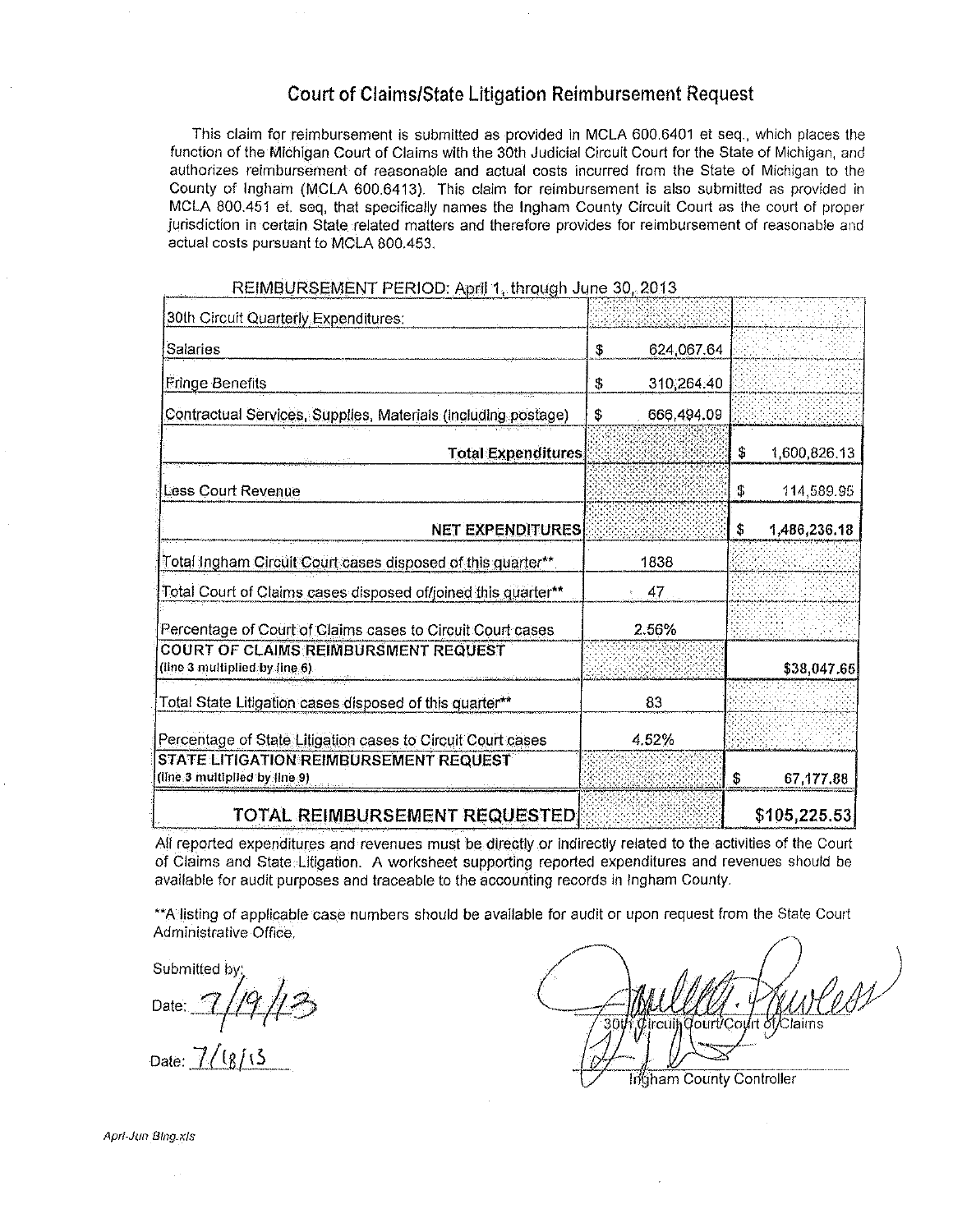## **AMENDED Court of Claims/State Litigation Reimbursement Request**

This claim for reimbursement is submitted as provided in MCLA 600.6401 et seq., which places the function of the Michigan Court of Claims with the 30th Judicial Circuit Court for the State of Michigan, and authorizes reimbursement of reasonable and actual costs incurred from the State of Michigan to the County of Ingham (MCLA 600.6413). This claim for reimbursement is also submitted as provided in MCLA 800.451 et. seq, that specifically names the Ingham County Circuit Court as the court of proper jurisdiction in certain State related matters and therefore provides for reimbursement of reasonable and actual costs pursuant to MCLA 800.453.

| 30th Circuit Quarterly Expenditures:                                           |                  |                    |
|--------------------------------------------------------------------------------|------------------|--------------------|
| Salaries                                                                       | \$<br>787,617.71 |                    |
| <b>Fringe Benefits</b>                                                         | \$<br>340,607.08 |                    |
| Contractual Services, Supplies, Materials (including postage)                  | 695,640.93<br>\$ |                    |
| <b>Total Expenditures</b>                                                      |                  | \$<br>1,823,865.72 |
| Less Court Revenue                                                             |                  | 240,507.77<br>\$   |
| <b>NET EXPENDITURES</b>                                                        |                  | \$<br>1,583,357.95 |
| Total Ingham Circuit Court cases disposed of this quarter**                    | 1910             |                    |
| Total Court of Claims cases disposed of/joined this quarter**                  | 57               |                    |
| Percentage of Court of Claims cases to Circuit Court cases                     | 2.98%            |                    |
| <b>COURT OF CLAIMS REIMBURSMENT REQUEST</b><br>(line 3 multiplied by line 6)   |                  | \$47,184.07        |
| Total State Litigation cases disposed of this quarter**                        | 93               |                    |
| Percentage of State Litigation cases to Circuit Court cases                    | 4.87%            |                    |
| <b>STATE LITIGATION REIMBURSEMENT REQUEST</b><br>(line 3 multiplied by line 9) |                  | 77,109.53<br>S     |
| TOTAL REIMRURSEMENT REQUESTEDI                                                 |                  | \$124,293.60       |

REIMBURSEMENT PERIOD: July 1, through September 30, 2013

All reported expenditures and revenues must be directly or indirectly related to the activities of the Court of Claims and State Litigation. A worksheet supporting reported expenditures and revenues should be available for audit purposes and traceable to the accounting records in Ingham County.

\*\* A listing of applicable case numbers should be available for audit or upon request from the State Court Administrative Office.

Submitted by:

 $Date: 2.14.14$ 

 $_{\text{Date:}}$  2/11/14

Migham County Controller